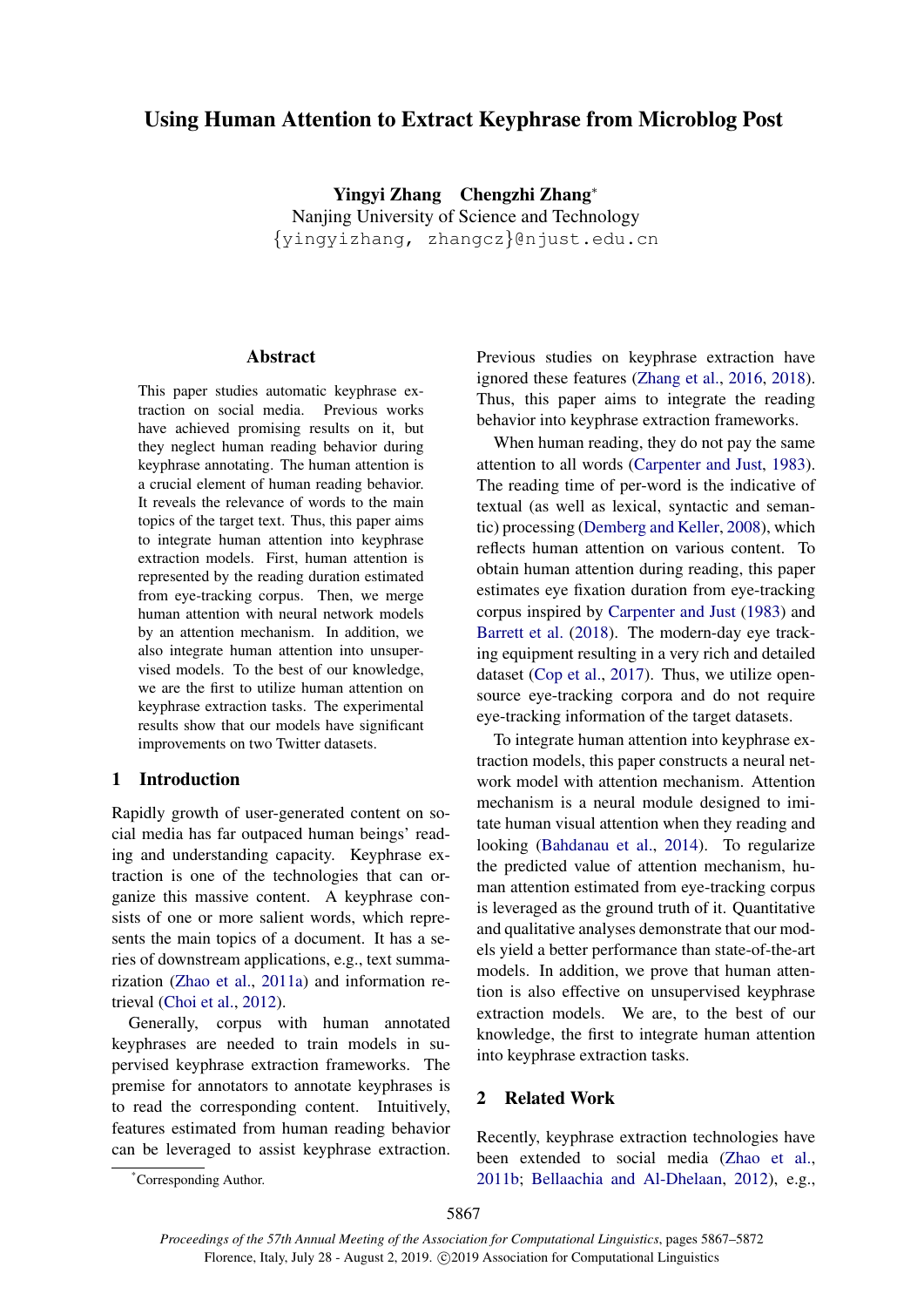Twitter and Sina Weibo. Previous studies extract keyphrases using traditional supervised algorithms [\(Marujo et al.,](#page-5-11) [2015\)](#page-5-11), which depending on a large set of manually selected features. To overcome this drawback, neural network models, which can learn features from training corpus automatically, are proposed and are proven effective in keyphrase extraction. For instance, [Zhang](#page-5-2) [et al.](#page-5-2) [\(2016\)](#page-5-2) propose a neural network model to extract keyphrases from Tweets. This model extracts keyphrases from Tweets directly, which suffers from the severe data sparsity problem. External knowledge is utilized to alleviate this problem. [Zhang et al.](#page-5-3) [\(2018\)](#page-5-3) encode conversation context consisting of Tweet reply in neural models. This model yields a better performance than [Zhang et al.](#page-5-2) [\(2016\)](#page-5-2) , which prove the effectiveness of external knowledge. Thus, this paper is in the line of integrating external knowledge into neural network models. In this paper, we explore the idea of using human attention estimated from available eye-tracking corpus to assist keyphrase extraction.

The open source eye-tracking corpus of natural reading include the Dundee corpus [\(Ekbal et al.,](#page-5-12) [2007\)](#page-5-12) and GECO [\(Cop et al.,](#page-5-7) [2017\)](#page-5-7). The features of eye tracking corpus include first fixation duration (FFD), total reading time (TRT), go-past time (GPT) , et al. TRT is a feature that has been applied to various natural language processing tasks, such as multi word expressions prediction [\(Roha](#page-5-13)[nian et al.,](#page-5-13) [2017\)](#page-5-13) and sentiment analysis [\(Barrett](#page-5-6) [et al.,](#page-5-6) [2018\)](#page-5-6). Thus, we select the TRT feature to represent the human attention. Since the GECO corpus is open sourced and is in English, we estimate the TRT feature from it.

#### 3 Keyphrase Extraction Framework

Formally, given a target microblog post  $x_i$  formulated as word sequence  $\langle x_{i,1}, x_{i,2}, \cdots, x_{i,|x_i|} \rangle$ , where  $|x_i|$  denotes the length of  $x_i$ , we aim to produce a tag sequence  $\langle y_{i,1}, y_{i,2}, \cdots, y_{i,|x_i|} \rangle$ , where  $y_{i,w}$  indicates whether  $x_{i,w}$  is part of a keyphrase. As shown in Figure 1, our models use the character-level word embedding proposed by [Jebbara and Cimiano](#page-5-14) [\(2017\)](#page-5-14), but we ignore this part of our architecture in the equations below:

$$
y_{i,w} = \sigma(W_y \tanh(W_{\widetilde{y}} h_{i,w} + b_{\widetilde{y}}) + b_y) \qquad (1)
$$

where  $h_{i,w}$  is the representation of  $x_{i,w}$  after passing through the Bi-directional LSTM (BiLSTM) layer,  $W_y$  and  $b_y$  are parameters of the function



Figure 1: The framework of neural network keyphrase extraction with human attention.

 $\sigma(\cdot)$  to be learned.  $W_{\widetilde{u}}$  and  $b_{\widetilde{u}}$  are parameters of the function  $tanh(\cdot)$  to be learned,  $\sigma(\cdot)$  is a nonliner function. In detail,  $y_{i,w}$  has five possible values following [Zhang et al.](#page-5-2) [\(2016\)](#page-5-2):

<span id="page-1-0"></span>
$$
y \in \{Single, Begin, Middle, End, Not\} \quad (2)
$$

where Single represents that  $x_{i,w}$  is a one-word keyword. Begin, Middle and End represent that  $x_{i,w}$  is the first word, the middle word and the last word of a keyphrase, respectively. Not represents that  $x_{i,w}$  is not a keyword or part of a keyphrase.

From the hidden states, we directly predict word level raw attention scores  $a_{i,w}$ :

$$
a_{i,w} = W_a e_{i,w} + b_a \tag{3}
$$

$$
e_{i,w} = \tanh(W_e h_{i,w} + b_e) \tag{4}
$$

where  $W_e$  and  $b_e$  are parameters of function  $tanh(\cdot)$ . Then, we normalize these predictions to attention weights  $\widetilde{a_{i,w}}$ :

$$
\widetilde{a_{i,w}} = \frac{a_{i,w}}{\sum_{k} a_{i,k}}\tag{5}
$$

where  $k$  is the length of  $x_i$ . Inspired by [Barrett](#page-5-6) [et al.](#page-5-6) [\(2018\)](#page-5-6), we combine above mentioned two objections: word-level and attention-level. The word-level is to minimize the squared error between outputs  $y_{i,w}$  and true word labels  $\hat{y}_{i,w}$ .

$$
L_{word} = \sum_{i} \sum_{w} (y_{i,w} - \hat{y}_{i,w})^2
$$
 (6)

The attention-level objective, similarly, is to minimize the squared error between the attention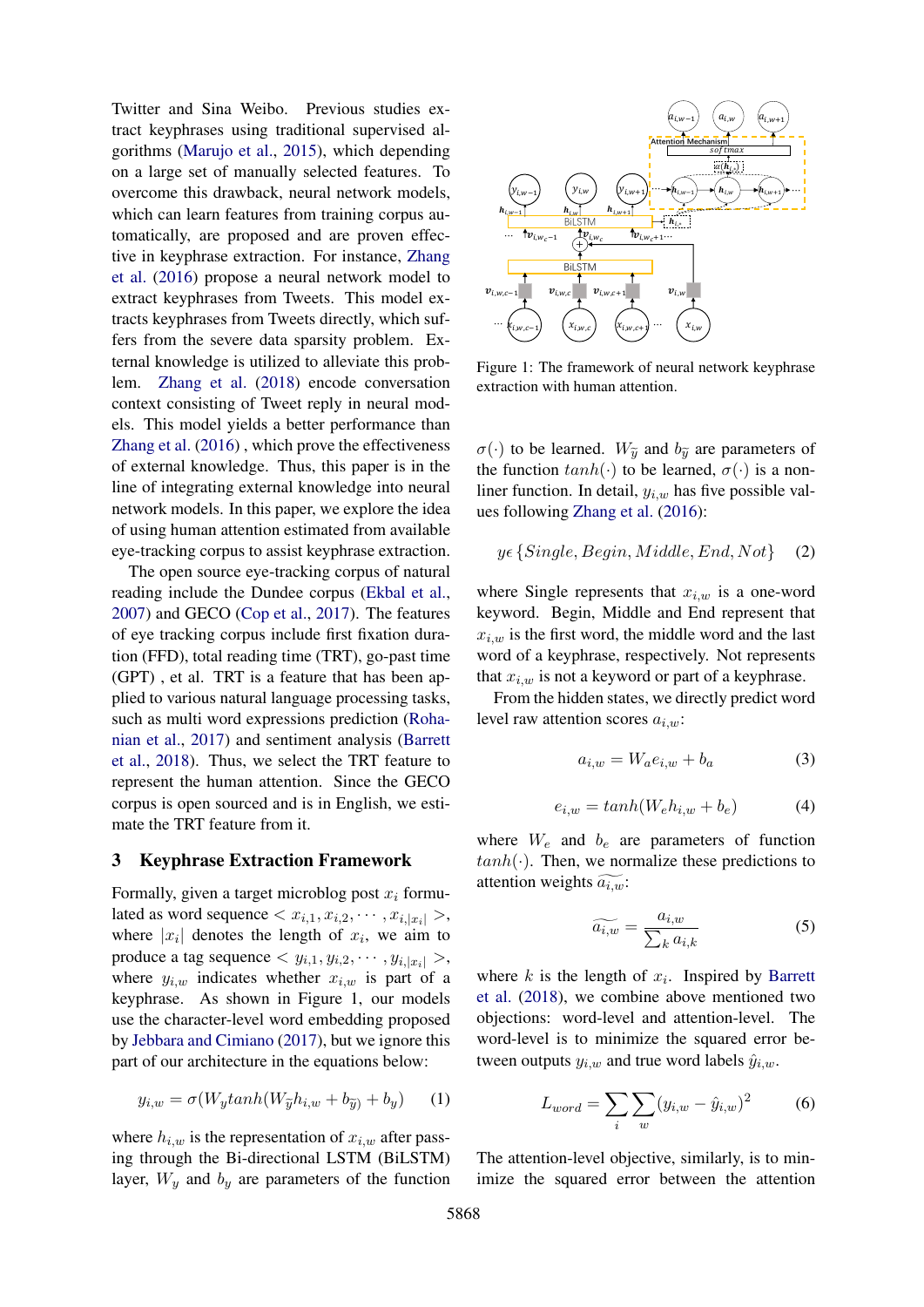weights  $a_{i,w}$  and real human attention  $\hat{a}_{i,w}$  estimated from eye-tracking corpus.

$$
L_{att} = \sum_{i} \sum_{w} (a_{i,w} - \hat{a}_{i,w})^2
$$
 (7)

When combined,  $\lambda_{word}$  and  $\lambda_{att}$  (between 0 and 1) are utilized to trade off loss functions at the wordlevel and attention-level, respectively.

$$
L = \lambda_{word} L_{word} + \lambda_{att} L_{att} \tag{8}
$$

In addition to above mentioned single layer models, we also use joint-layer BiLSTM proposed by [Zhang et al.](#page-5-2) [\(2016\)](#page-5-2). As a multi-task learner, jointlayer BiLSTM tackles two tasks with two types of outputs,  $y_{i,w}^1$  and  $y_{i,w}^2$ .  $y_{i,w}^1$  has a binary tagset, which indicates whether the word  $x_{i,w}$  is part of a keyphrase or not.  $y_{i,w}^2$  employs the 5-value tagset defined in Equation [2.](#page-1-0) There is an attention module upon each BiLSTM layer with a corresponding prediction. The loss changes with the number of layers in models. The out represents the number of layers in the model.

$$
L = \sum_{i=1}^{out} \lambda_{word}^i L_{word}^i + \sum_{i=1}^{out} \lambda_{att}^i L_{att}^i \qquad (9)
$$

## 4 Experiment Settings

#### 4.1 Twitter Dataset

Our experiments are conducted on two datasets, i.e., Daily-Life dataset and Election-Trec dataset.

Daily-Life This is collected from January of 2018 to April of 2018 using Twitter's steaming API with a set of daily life keywords.

Election-Trec This is constructed based on opensource dataset TREC20[1](#page-2-0)1 track<sup>1</sup> and Elec-tion corpus [\(Zeng et al.,](#page-5-15)  $2018)^2$  $2018)^2$  $2018)^2$ .

For keyphrase annotation, we follow [Zhang](#page-5-2) [et al.](#page-5-2) [\(2016\)](#page-5-2) to use microblog hashtags as goldstandard keyphrases and filtered all microblog posts by two rules: first, there is only one hash tag per post; second, the hashtag is inside a post. Then, we removed all the '#' before keyphrase extraction. For both Twitter datasets, we randomly sample 0.8, 0.1 and 0.1 for training, development and testing. We preprocessed both Twitter datasets

<span id="page-2-3"></span>

| Dataset              | #<br>of | mesgs  | Vocab  | Cover |
|----------------------|---------|--------|--------|-------|
|                      |         |        |        |       |
|                      | annot.  | length |        |       |
|                      | msgs    |        |        |       |
| <b>Election-Trec</b> |         |        |        |       |
| Train                | 24,210  | 19.94  | 36.018 | 7.7   |
| Vali                 | 3,027   | 20.00  | 9.909  | 17.8  |
| <b>Test</b>          | 3,027   | 19.71  | 9.973  | 17.9  |
| Daily-Life           |         |        |        |       |
| Train                | 12.827  | 28.92  | 40.628 | 7.0   |
| Vali                 | 1,610   | 28.77  | 9.964  | 17.4  |
| Test                 | 1,610   | 29.75  | 10,355 | 17.5  |
|                      |         |        |        |       |

Table 1: Statistics of two datasets. Train, Dev, and Test denotes training, development, and test set, respectively. # of annot. Msgs: number of target post with keyphrase annotation. mesgs length: average count of words in the target post. Vocab: vocabulary size. Cover: The percent (%) of words existing in GECO.

with Twitter NLP tool<sup>[3](#page-2-2)</sup> for tokenization. After filtering and preprocessing, Daily-Life dataset and Election-Trec dataset contains 16,047 Tweets and 30,264 Tweets, respectively. Table [1](#page-2-3) shows the statistic information of two Twitter datasets

Since there are no spaces between words in hashtags, we use some strategies to segment hashtags. There are two kinds of hashtags in the datasets. One is the 'multi-word' that contains both capitals and lowercases, the other are the 'single-word' in all lowercases or capitals. If a hashtag is a 'multi-word', we segment hashtags with two patterns, first is  $(capital)$  \*  $(louvercase)$  +, which represents one capital followed by one or more lowercases, second is  $(capital)$ +, which represents one or more capitals. When doing hashtag segmentation, the first pattern is utilized firstly and then the second pattern is applied. Meanwhile, we do not do any preprocessing if a hashtag is a 'single-word'.

## 4.2 Eye-tracking Corpus

This paper estimates human attention from GECO corpus [\(Cop et al.,](#page-5-7) [2017\)](#page-5-7), which is based on normal reading. In GECO, participants read a part of the novel 'The Mysterious Affair at Styles' by Agatha Christie. Six males and seven females whose native language is English participated in and read a total of 5,031 sentences. There are various features in GECO, including First Fixation Duration (FFD) and Total Reading Time (TRT). In this paper, we merely use the TRT feature, which represents total human attention on words during reading. This feature is also used by [Carpenter and](#page-5-4) [Just](#page-5-4) [\(1983\)](#page-5-4) and [Barrett et al.](#page-5-6) [\(2018\)](#page-5-6). We then di-

<span id="page-2-1"></span><span id="page-2-0"></span><sup>1</sup> https://trec.nist.gov/data/tweets/

<sup>2</sup> http://www.ccs.neu.edu/home/luwang/datasets/micro blog conversation.zip

<span id="page-2-2"></span><sup>3</sup> http://www.cs.cmu.edu/ ark/TweetNLP/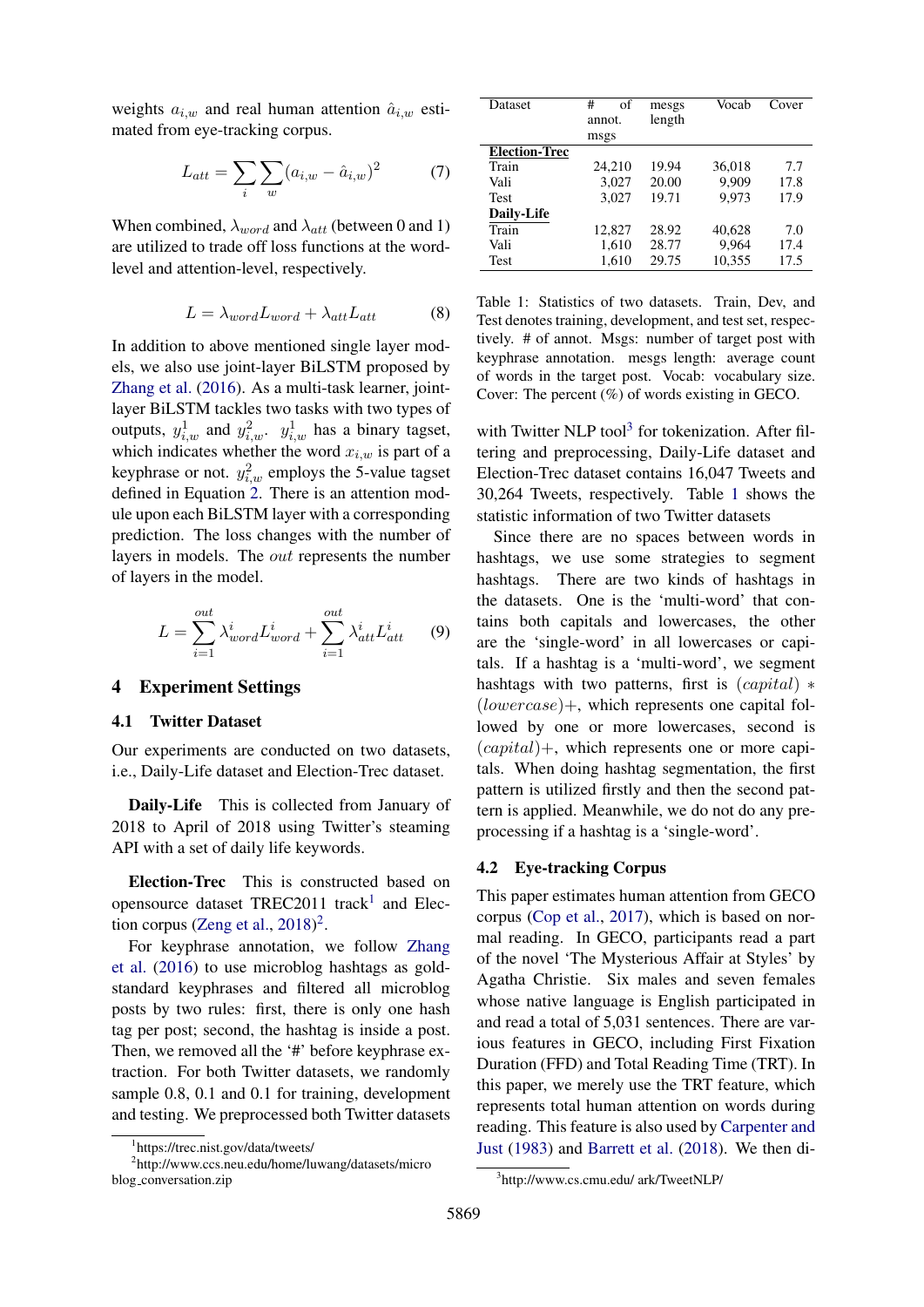vide TRT values by the number of participants to get an average TRT (ATRT).

Human attention correlates with word frequency [\(Rayner and Duffy,](#page-5-16) [1988\)](#page-5-16). Thus, ATRT is normalized by the word frequency of the British National Corpus (BNC)<sup>[4](#page-3-0)</sup>. Before normalizing, BNC is log-transformed per million and inversed (INV-BNC), such that rare words get a high value. ATRT and INV-BNC are min-max-normalized to a value in the range 0-1. ATRT is multiplied with INV-BNC to get normalized ATRT (N-ATRT). After preprocessing, there are 5,012 unique words in the dataset. In addition, words that are not included in the GECO corpus, which do not have a corresponding N-ATRT value, are given the mean value of N-ATRT. Table [1](#page-2-3) shows the percentage of words that can be found in GECO corpus.

## 4.3 Implementation Details

In the training phrase, we choose BiL-STM [\(Graves and Schmidhuber,](#page-5-17) [2005\)](#page-5-17) with 300 dimensions. For single layer models,  $\lambda_{word}$ and  $\lambda_{att}$  are set to 0.7 and 0.3, respectively. For joint layer models,  $\lambda_{word}^1$ ,  $\lambda_{att}^1$ ,  $\lambda_{word}^2$  and  $\lambda_{att}^2$ are set to 0.4, 0.2, 0.2 and 0.2, respectively. Parameters are set under the best performance. The epoch is set to 5. We initialize target post by embeddings pre-trained on 99M tweets with 27B tokens and 4.6M words in the vocabulary.

## 4.4 Baseline Models

We compare our models with CRF [\(Zhang et al.,](#page-5-18) [2008\)](#page-5-18) and two kinds of neural network models: one kind is the neural network model without attention mechanism (BiLSTM model), the other is the neural network model with attention mechanism but is not modified by human attention (A-BiLSTM model). Similar as HA-BiLSTM proposed by this paper, BiLSTM models and A-BiLSTM models employ the single layer pattern and the joint layer pattern. The parameter setting of the joint layer pattern is same with [Zhang et al.](#page-5-2) [\(2016\)](#page-5-2). We compare the performance of models with the P, R and F1 evaluation metrics.

BiLSTM model This model is merely constructed by the character-level word embedding and the BiLSTM layer.

A-BiLSTM model This model is constructed by the character-level word embedding, BiL-

<span id="page-3-1"></span>

| Daily-Life       | Election-Trec    |
|------------------|------------------|
|                  |                  |
| 64.07            | 58.34            |
| $70.37 \pm 1.30$ | $66.42 \pm 0.97$ |
| $70.49 \pm 0.50$ | $66.70 \pm 0.81$ |
| $72.48 + 0.47$   | $67.74 + 0.47$   |
| $73.23 \pm 1.06$ | $69.69 \pm 0.37$ |
|                  |                  |
| $71.28 \pm 0.33$ | $67.57 \pm 0.28$ |
| $74.35 + 0.17$   | $70.74 \pm 0.38$ |
|                  |                  |

Table 2: Comparisons of the average F1 scores (%) and their standard deviations  $(\%)$  over the results of models on two datasets with 5 sets of parameters for random initialization. BiLSTM (Single) is the BiLSTM model with a single layer pattern. BiLSTM (Joint) is the BiLSTM model with a joint layer model. A-BiLSTM (Single) is the A-BiLSTM model with a single layer pattern. A-BiLSTM (Joint) is the A-BiLSTM model with a joint layer pattern. HA-BiLSTM (Single) is the HA-BiLSTM model with a single layer pattern. HA-BiLSTM (Joint) is the HA-BiLSTM model with a joint layer pattern.

STM layer and attention mechanism. Different with HA-BiLSTM, the attention mechanism in A-BiLSTM is not modified by human attention.

#### 5 Result

#### 5.1 Overall Comparisons

*Human attention estimated from eye-tracking corpus is helpful in improving the performance of neural network keyphrase extraction.* As shown in Table [2,](#page-3-1) all the F1 values of models with human attention are higher than those of baseline models. In this paper, human attention is represented by the total reading time of per-word estimated from eye-tracking corpus. Thus, it indicates that the attempt of integrating human reading behavior information into neural network is feasible.

*The open-source eye-tracking corpus can improve the performance of models on datasets in different genres.* Although the genre of the GECO eye-tracking corpus is fiction, which is different with the genre of the target dataset (Microblog), it has the ability to improve the performance of keyphrase extraction on target datasets.

#### 5.2 Qualitative Analysis

To qualitatively analyze why models with human attention generally perform better in comparison, we conduct a case study on two simple instances in Table [3](#page-4-0) and Table [4.](#page-4-1) In Table [3,](#page-4-0) the keyphrase of the target post should be 'hillary clinton'. We compare the keyphrase produced by A-BiLSTM

<span id="page-3-0"></span><sup>4</sup> http://www.natcorp.ox.ac.uk/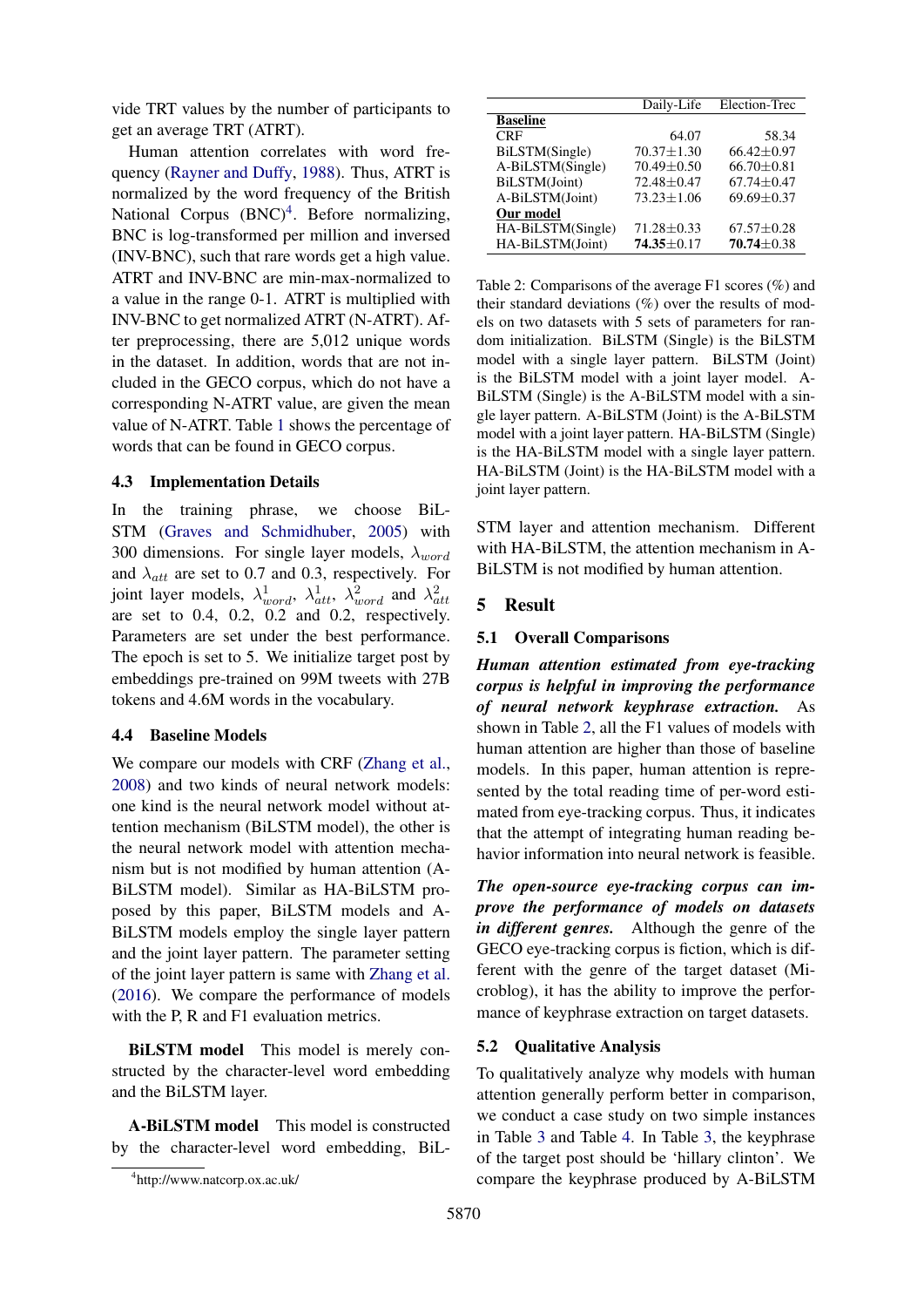<span id="page-4-0"></span>

| <b>Target Post</b> | what would a <b>hillary clinton</b> |  |  |  |
|--------------------|-------------------------------------|--|--|--|
|                    | supreme court look like?            |  |  |  |
| Gold-standard      | hillary clinton                     |  |  |  |
| <b>Models</b>      |                                     |  |  |  |
| A-BiLSTM (Single)  | hillary clinton; court              |  |  |  |
| HA-BiLSTM (Single) | hillary clinton                     |  |  |  |

Table 3: The example that the hashtag in the target post is 'hillary clinton'.

<span id="page-4-1"></span>

| <b>Target Post</b> | I nominate MEN for a shorty<br>award in <b>entertainment</b> be-<br>cause she never fails to write<br>awesome smileys! xd URL |  |  |
|--------------------|-------------------------------------------------------------------------------------------------------------------------------|--|--|
| Gold-standard      | entertainment                                                                                                                 |  |  |
| <b>Models</b>      |                                                                                                                               |  |  |
| A-BiLSTM (Single)  | NULL.                                                                                                                         |  |  |
| HA-BiLSTM (Single) | entertainment                                                                                                                 |  |  |

Table 4: The example that the hashtag in the target post is 'entertainment'.

(Single) and HA-BiLSTM (Single). Interestingly, the A-BiLSTM extracts two phrases 'hillary clinton' and 'court'. It may due to that the attention weight of 'court' is the biggest among all words in the target post in A-BiLSTM. The HA-BiLSTM identifies the correct keyphrase. In this model, the attention weight of 'court' is the 6th biggest among all words in the target post. The reason of this phenomenon is that the 'court' has a low N-ATRT value (0.024). Using the N-ATRT value of 'court' can modify the attention weight of 'court'.

In Table [4,](#page-4-1) the keyphrase of the target post should be 'entertainment'. As shown in Table [4,](#page-4-1) the A-BiLSTM model do not extract any phrase, while the HA-BiLSTM model extract the correct keyphrase. It may due to that the attention weight of 'entertainment' in A-BiLSTM is the 13th biggest among all the words in the target post, while it is the third biggest in HA-BiLSTM, which is due to the high N-ATRT value (0.147) of 'entertainment' in GECO eye-tracking dataset modifying the corresponding attention weight.

#### 5.3 Analysis on Unsupervised Models

In this section, we explore the idea of using human attention on TextRank [\(Mihalcea and Tarau,](#page-5-19) [2004\)](#page-5-19), which is an unsupervised keyphrase extraction algorithm. As defined in Section 3, a Tweet  $x_i$  consist of words  $x_{i,1}, x_{i,2}, \cdots, x_{i,n}$ . If  $x_{i,m}$ is appeared within the window of  $x_{i,j}$ , there is an edge  $e(x_{i,m}, x_{i,j})$  between these two words. Based on the graph composited by word vertices and edges, the importance of each word vertices can be calculated. In TextRank, the value of  $x_{i,j}$ 

<span id="page-4-2"></span>

| Num         | Daily-Life |      |     | Election-Trec |      |      |
|-------------|------------|------|-----|---------------|------|------|
|             | P          | R    | F1  | P             | R    | F1   |
| TextRank    |            |      |     |               |      |      |
| 2           | 1.7        | 3.5  | 2.3 | 4.0           | 8.0  | 5.4  |
| 5           | 2.8        | 8.6  | 4.3 | 4.6           | 15.3 | 7.1  |
| 10          | 2.9        | 8.6  | 4.3 | 4.7           | 15.8 | 7.2  |
| <b>HATR</b> |            |      |     |               |      |      |
| 2           | 2.7        | 5.5  | 3.6 | 6.4           | 12.9 | 8.6  |
| 5           | 4.0        | 12.1 | 6.0 | 7.3           | 24.4 | 11.3 |
| 10          | 4.0        | 12.1 | 6.0 | 7.4           | 24.9 | 11.4 |

Table 5: The P, R, F1 scores (%) of TextRank and TextRank with human attention (HATR) models on two datasets. Num represents the number of top-Num phrases that are chose to be candidate words.

and  $e(x_{i,m}, x_{i,j})$  are initialized unprivileged.

In our models, we utilize human attention to normalize the initialized value of  $x_{i,j}$  and  $e(x_{i,m}, x_{i,j})$ . The initialized value of  $x_{i,j}$  depends on the N-ATRT value of itself. The initialized value of  $e(x_{i,m}, x_{i,j})$  depends on the N-ATRT value of  $x_{i,m}$  and  $x_{i,j}$ . After extracting candidate words by HATR, we generate keyphrases by combining candidate words if words are connected together in target posts.

As shown in Table [5,](#page-4-2) *all the P, R and F1 values of HATR are higher than those of TextRank.* These observations indicate that integrating human attention during reading into TextRank is feasible. Moreover, more candidate keyphrases yield better keyphrase extraction performance.

## 6 Conclusion

In this paper, we consolidate the neural network keyphrase extraction algorithm with human attention represented by total reading time (TRT) estimated from GECO eye-tracking corpus. The proposed models yield a better performance on two Twitter datasets. Moreover, human attention is also effective on unsupervised models.

In the future, first, we try to utilize more eyetracking corpus and estimate more features of reading behavior. Then, we will attempt to analyze real human reading behavior on social media and thereby explore more specific human attention features on social media.

## Acknowledgments

This work is supported by Major Projects of National Social Science Fund (No. 17ZDA291).